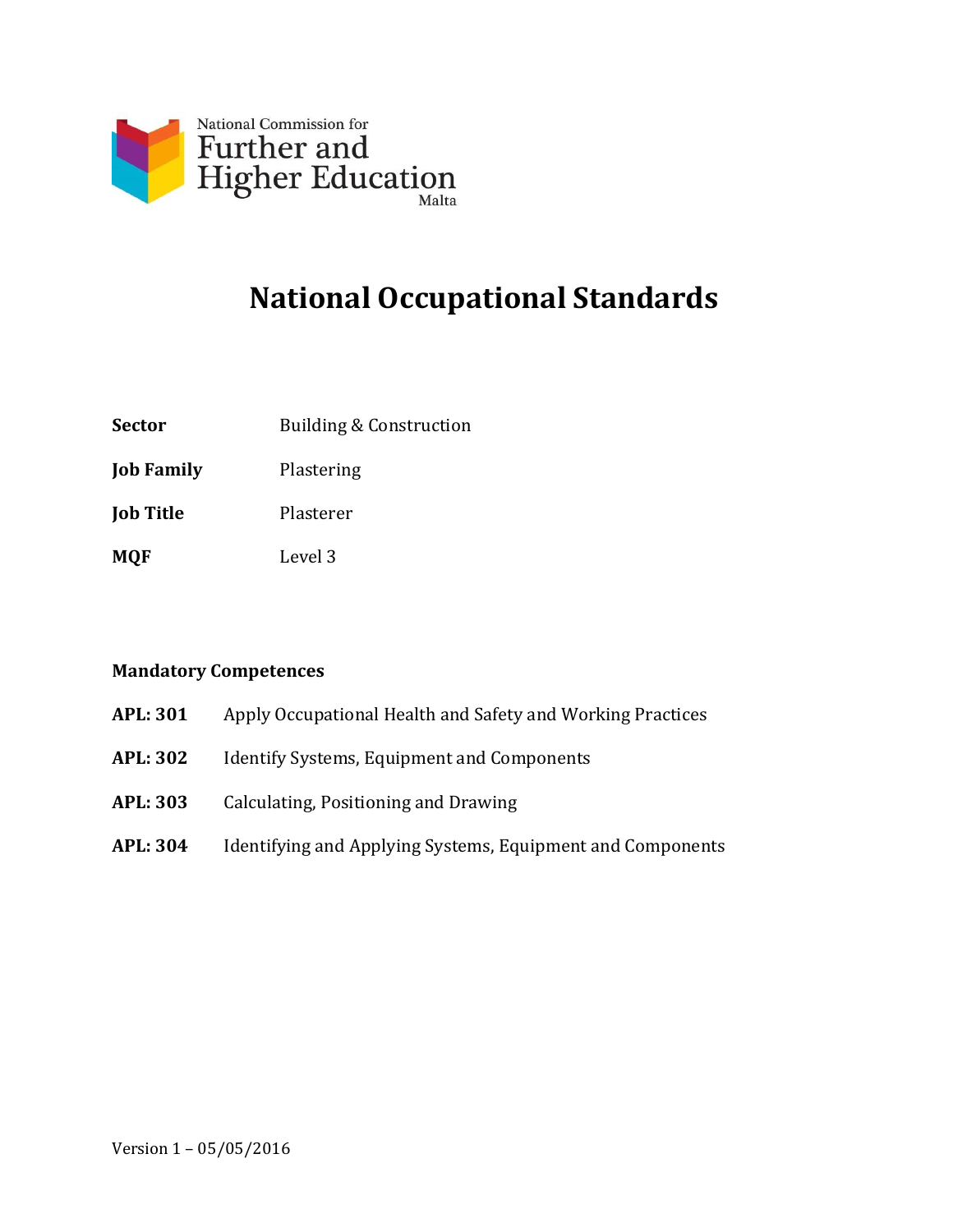

### **APL: 301 Apply Occupational Health and Safety and Working Practices**

| <b>Description</b><br>of Unit         | This unit is about being able to use safe procedures and safe work<br>practices. The persons carrying out this work must possess the<br>necessary knowledge and skills to ensure that their actions do not<br>create health and safety risks to others, identify risks and hazards<br>associated with the working environment, tools and equipment and<br>materials and substances used. |
|---------------------------------------|------------------------------------------------------------------------------------------------------------------------------------------------------------------------------------------------------------------------------------------------------------------------------------------------------------------------------------------------------------------------------------------|
|                                       | The candidate must have the necessary knowledge and skills to:                                                                                                                                                                                                                                                                                                                           |
|                                       | 1. Carry out safe working practices to prevent hazards and to ensure the<br>safety of workers and members of the public.                                                                                                                                                                                                                                                                 |
|                                       | 2. Carry out safe working practices using appropriate equipment and<br>materials to prevent damages to work areas.                                                                                                                                                                                                                                                                       |
| <b>Performance</b><br><b>Criteria</b> | 3. Carry out the safe erection, use and dismantling of simple scaffold<br>platforms less than 2m high.                                                                                                                                                                                                                                                                                   |
|                                       | 4. Set up safety barriers around a work environment hazard to protect<br>workers and members of the public.                                                                                                                                                                                                                                                                              |
|                                       | Use protective clothing and safety equipment to accomplish tasks.<br>5.                                                                                                                                                                                                                                                                                                                  |
|                                       | Use and store materials hazardous to health in a safe manner.<br>6.                                                                                                                                                                                                                                                                                                                      |
|                                       | 1. Understands the roles and responsibilities of themselves and others<br>under the Health and Safety Act.                                                                                                                                                                                                                                                                               |
| <b>Required</b><br><b>Knowledge</b>   | 2. Describe Legal notice 281 of 2004 main scope and individual legal<br>responsibilities.                                                                                                                                                                                                                                                                                                |
|                                       | Work according to health and safety regulations and other relevant<br>3.<br>regulations that might apply to particular working site.                                                                                                                                                                                                                                                     |
|                                       | Knows the health and safety risks associated with their role which<br>4.<br>include tools, materials and equipment used and working practices<br>and procedures.                                                                                                                                                                                                                         |
|                                       | Recognises potential hazardous material at the workplace.<br>5.                                                                                                                                                                                                                                                                                                                          |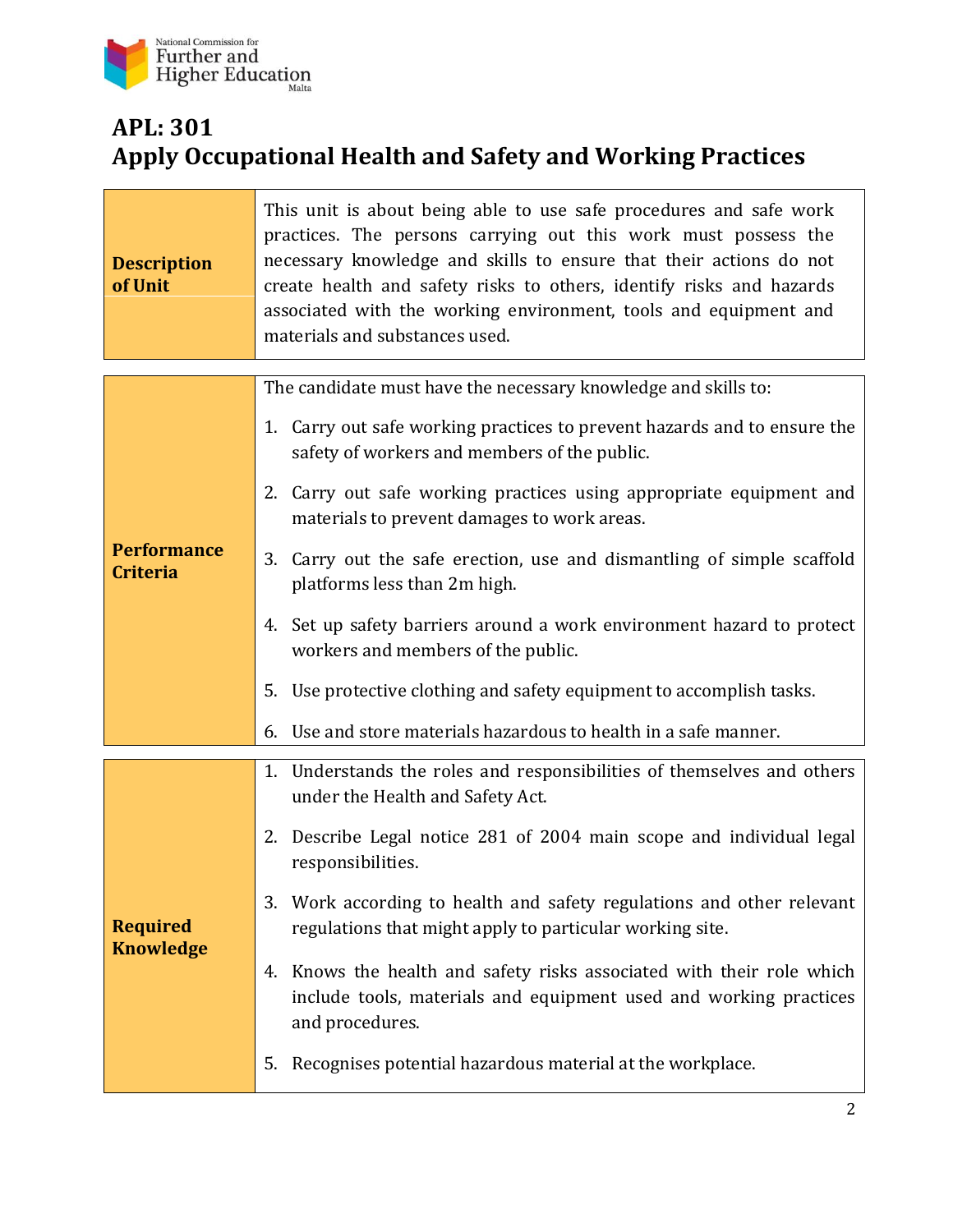

|                  | 6. Understands the procedures for dealing with potential hazardous<br>material in the place of work.                                                                                                                                                        |
|------------------|-------------------------------------------------------------------------------------------------------------------------------------------------------------------------------------------------------------------------------------------------------------|
|                  | 7. Understands health concerns associated with the workplace and safe<br>practices when carrying out work.                                                                                                                                                  |
|                  | 8. Seeks expert assistance when help is needed.                                                                                                                                                                                                             |
|                  | 9. Acknowledges hazards and potential hazards at the place of work<br>(such as electricity, slippery and uneven surfaces, dust and fumes,<br>handling and transporting, contaminants and irritants, fire, heights,<br>improper use of tools and equipment). |
|                  | 10. Understands the importance of being alert to the presence of hazards<br>in the place of work.                                                                                                                                                           |
|                  | 11. Knows the responsible persons to whom to report health and safety<br>matters.                                                                                                                                                                           |
|                  | 12. Knows the emergency procedures in the place of work.                                                                                                                                                                                                    |
| <b>Required</b>  | 13. Knows the first aid facilities that exist within the work area.                                                                                                                                                                                         |
| <b>Knowledge</b> | 14. Understands the use of barriers and warning signs.                                                                                                                                                                                                      |
|                  | 15. Knows and understands the method used to protect work areas from<br>damage due to portable heating equipment.                                                                                                                                           |
|                  | 16. Understands and explains how to safely use scaffold platforms.                                                                                                                                                                                          |
|                  | 17. Understands the necessary safety precautions including the use of<br>protective clothing and equipment for a range of applications.                                                                                                                     |
|                  | 18. Knows and understands the methods used for protecting customers'<br>property.                                                                                                                                                                           |
|                  | 19. Describe any toxic effect of materials used.                                                                                                                                                                                                            |
|                  | 20. Describe working at height and fall protection precautions.                                                                                                                                                                                             |
|                  | 21. Describe safety requirements concerning stairways and ladders.                                                                                                                                                                                          |
|                  | 22. Describe safety precautions when using scaffold and elevated<br>platforms.                                                                                                                                                                              |
|                  |                                                                                                                                                                                                                                                             |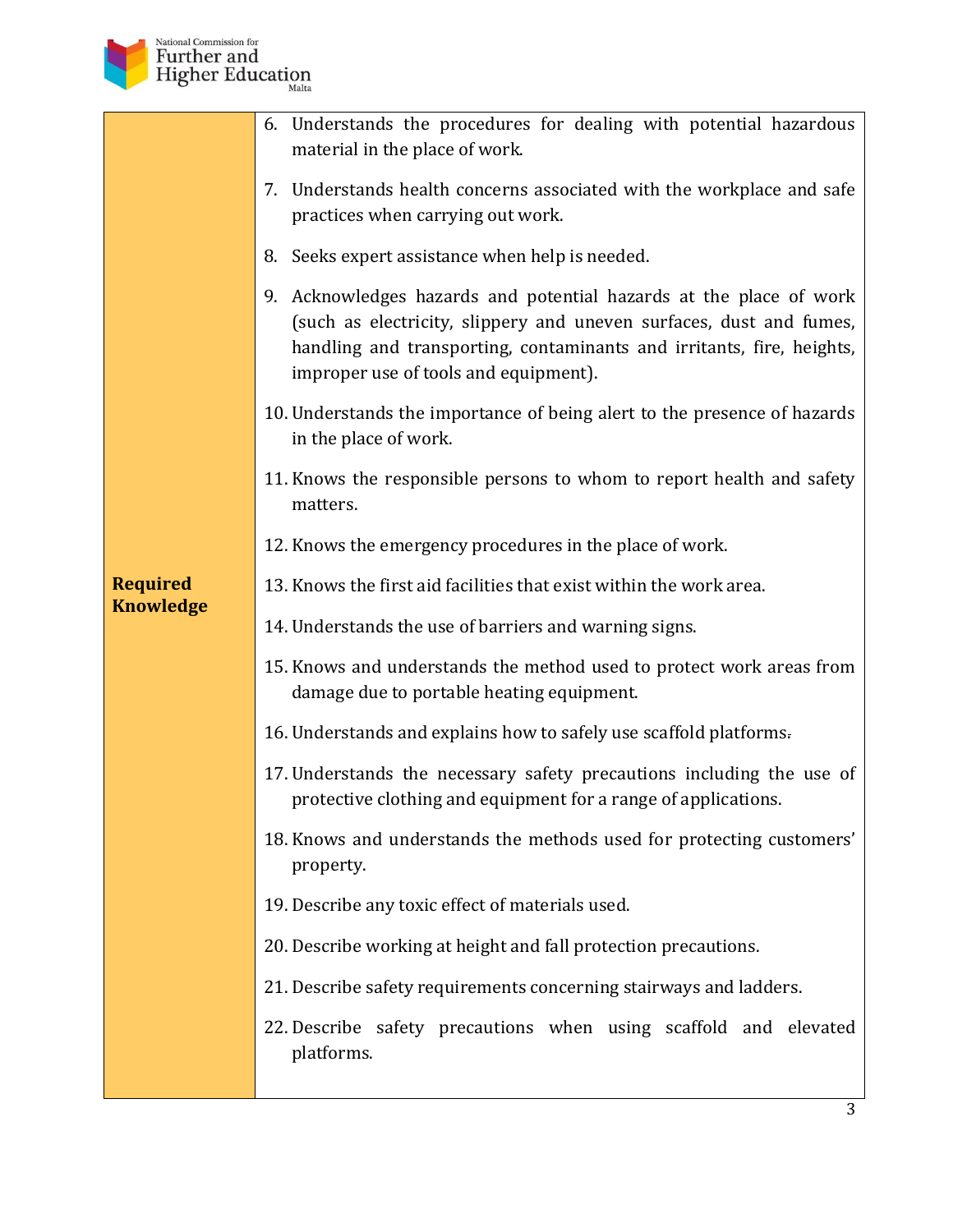

|                  | 23. Describe necessary safety precautions when handling materials with    |
|------------------|---------------------------------------------------------------------------|
|                  | cranes.                                                                   |
| <b>Required</b>  |                                                                           |
| <b>Knowledge</b> | 24. Describe electrical hazards and precautions common at construction/   |
|                  | work sites.                                                               |
|                  | 25. Describe good practices and important limitations in manual handling. |
|                  |                                                                           |

|                        | 1. Identifies which health and safety procedures are relevant to the<br>working environment.                                                |
|------------------------|---------------------------------------------------------------------------------------------------------------------------------------------|
|                        | 2. Complies with duties and obligations as defined by the Occupational<br>Health and Safety Act 2000.                                       |
|                        | 3. Follows workplace policies and employers instructions for the safe<br>use and to maintain in good working condition tools and equipment. |
|                        | 4. Controls health and safety hazards within their capability and job<br>responsibility.                                                    |
|                        | 5. Reports any hazards which may present risk to relevant persons.                                                                          |
| <b>Required Skills</b> | 6. Follows correct procedures in the event of injuries to themselves or<br>others.                                                          |
|                        | 7. Takes remedial action where work methods are not in line with<br>control measures resulting from relevant risk assessment.               |
|                        | 8. Adheres to work production and installation processes as officially<br>instructed by the employer                                        |
|                        | 9. Carry out the safe erection, use and dismantling of simple system<br>scaffold platforms less than 2m high.                               |
|                        | 10. Complies with warning signs and sets up safety barriers around<br>working area.                                                         |
|                        | 11. Equips oneself with the appropriate protective clothing and safety<br>equipment for specific tasks.                                     |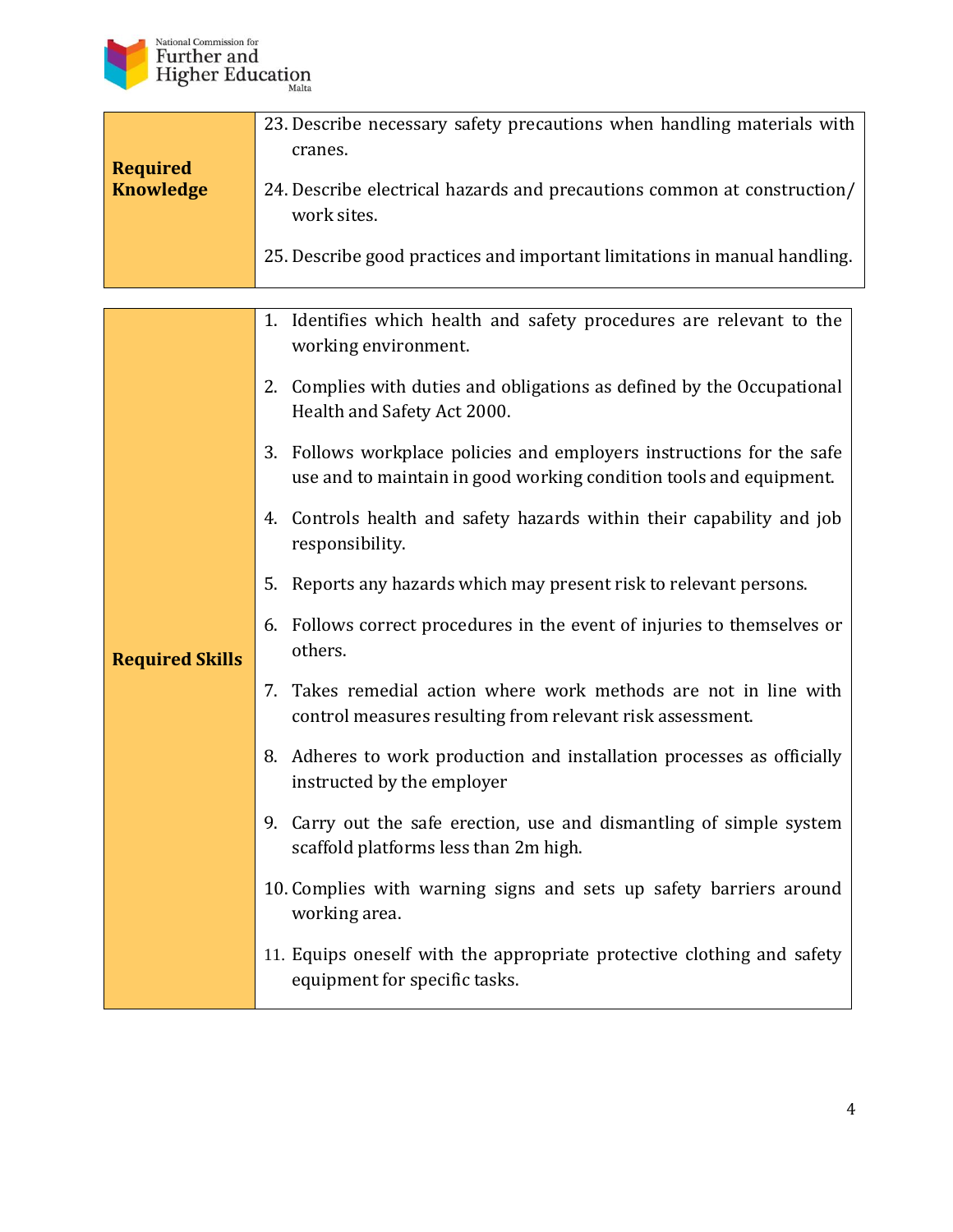

### **APL: 302 Identify Systems, Equipment and Components**

| <b>Description</b><br>of Unit         | This unit is about applying the necessary preparations prior to work being<br>conducted. This unit is also about identifying the different materials used<br>for both installation and service and maintenance work. |
|---------------------------------------|----------------------------------------------------------------------------------------------------------------------------------------------------------------------------------------------------------------------|
|                                       |                                                                                                                                                                                                                      |
|                                       | The candidate must have the necessary knowledge and skills to:                                                                                                                                                       |
| <b>Performance</b><br><b>Criteria</b> | 1. Carry out control of plastering material to avoid waste and dispose<br>waste according established procedures to protect the environment.                                                                         |
|                                       | 2. Recognise when specialized skills and knowledge are required and<br>report accordingly.                                                                                                                           |
|                                       | 3. Recognise hand and power tolls defects.                                                                                                                                                                           |
|                                       | 4. Store plastering materials appropriately.                                                                                                                                                                         |
|                                       |                                                                                                                                                                                                                      |
|                                       | 1. Knows and understands the range of materials, products and<br>procedures applicable to the relevant work and their benefits.                                                                                      |
|                                       | Knows and understands the basic functions of plastering.<br>2.                                                                                                                                                       |
|                                       | 3. Describe materials and common tools used for plastering.                                                                                                                                                          |
| <b>Required</b><br><b>Knowledge</b>   | 4. Defines and understands the basic properties of natural, crushed rock,<br>manufactured, lightweight, dense aggregates.                                                                                            |
|                                       | Defines and understands the basic properties of cement ordinary,<br>5.<br>rapid hardening, high alumina.                                                                                                             |
|                                       | 6. Describe when to use plaster mixes with fine hard wearing rock<br>fragments (granolithic mix).                                                                                                                    |
|                                       | Describe acceptable methods to avoid wastes and how to carry out<br>7.<br>disposal of waste.                                                                                                                         |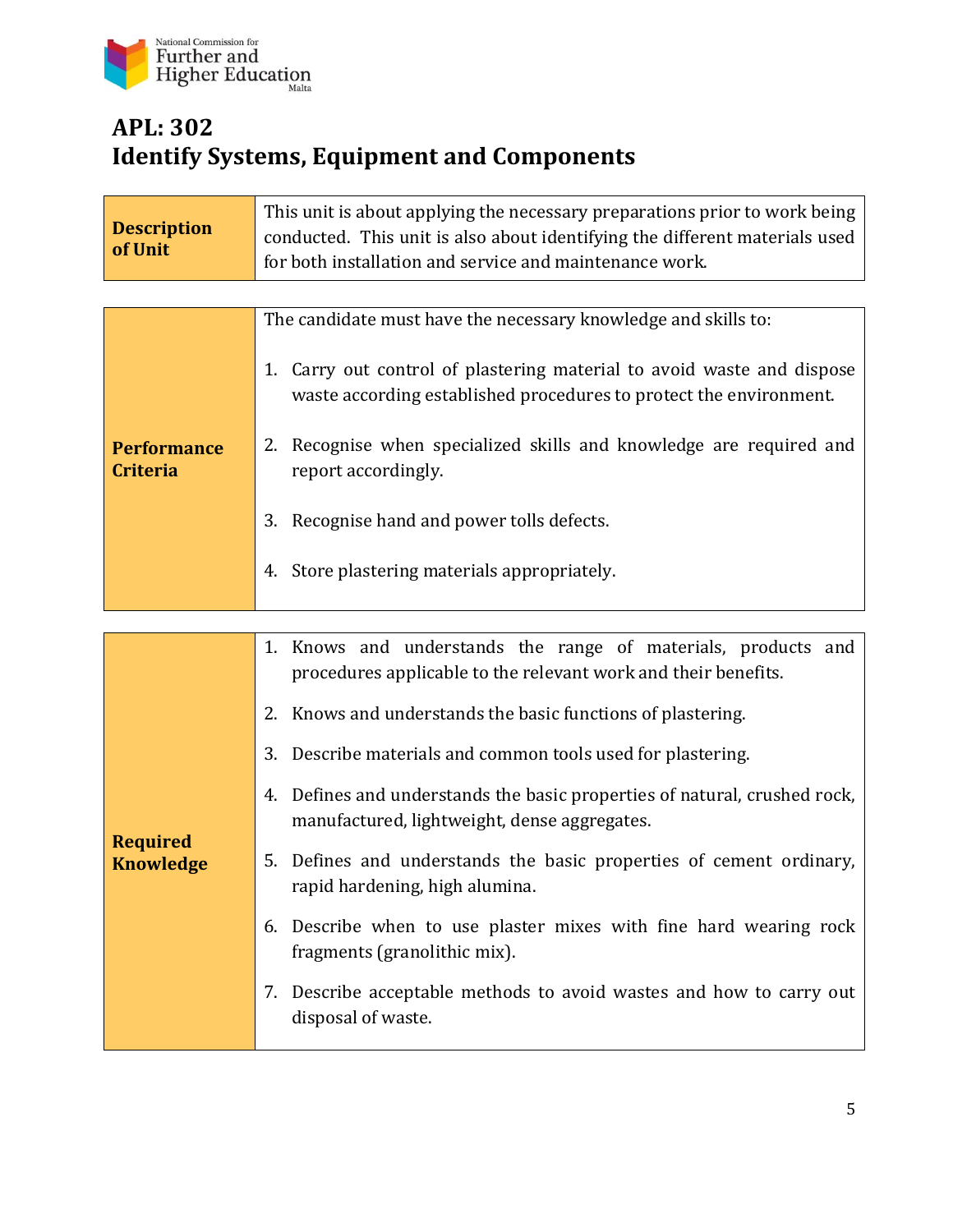

|                        | 1. Identifies the different types of materials, products, methods and<br>procedures applicable to the relevant work.     |
|------------------------|--------------------------------------------------------------------------------------------------------------------------|
|                        | 2. Identifies the relevant materials required for the required job.                                                      |
|                        | 3. Confirms that all materials, tools and equipment necessary for the<br>installation process are available as required. |
| <b>Required Skills</b> | 4. Confirms that all material, tools and equipment are fit for their<br>intended purpose.                                |
|                        | Connects components through methods that conform to industry<br>5.<br>requirement.                                       |
|                        | 6. Identifies and selects materials against given specifications.                                                        |
|                        | 7. Distinguishes between the different types of materials.                                                               |
|                        | 8. Identifies and selects various fixings from given specifications.                                                     |
|                        | 9. Use access equipment safely.                                                                                          |
|                        | 10. Calculate simple length and areas.                                                                                   |
|                        | 11. Carry out safe work practices to prepare background surfaces for<br>plastering.                                      |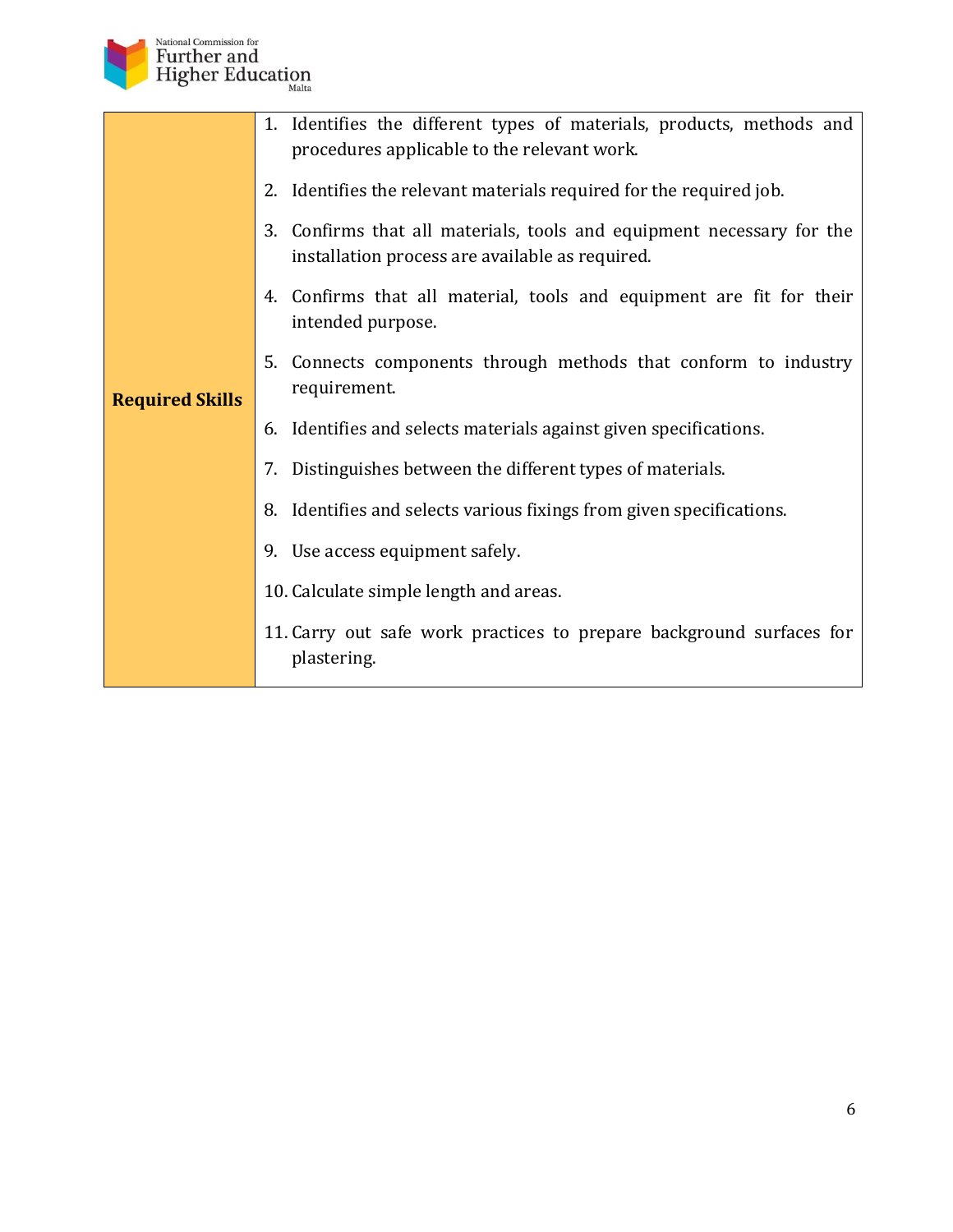

## **APL: 303 Calculating, Positioning and Drawing**

| <b>Description</b><br>of Unit       | This unit is about understanding and applying dimensions from drawings<br>and calculating quantities in the preparation, costing and estimation. |
|-------------------------------------|--------------------------------------------------------------------------------------------------------------------------------------------------|
|                                     |                                                                                                                                                  |
|                                     | The candidate must have the necessary knowledge and skills to:                                                                                   |
|                                     | Read and interpret instructions and building drawings.<br>1.<br>2.                                                                               |
| <b>Performance</b>                  | Calculate accurately surface areas of flat surfaces.                                                                                             |
| <b>Criteria</b>                     | 3.<br>Relate volume of material to spreading rate.                                                                                               |
|                                     | 4.<br>Read and interpret bar charts.                                                                                                             |
|                                     | Calculate labour rates.<br>5.                                                                                                                    |
|                                     |                                                                                                                                                  |
|                                     | Comprehends calculations.<br>1.                                                                                                                  |
| <b>Required</b><br><b>Knowledge</b> | 2. Comprehends compilations of overall linear dimensions from<br>drawings.                                                                       |
|                                     | 3. Comprehends calculations involving quantities and costs of materials.                                                                         |
|                                     | Defines which tools and equipment are used to set out domestic pipe<br>4.<br>work systems.                                                       |
|                                     | 5. Knows and explains the correct procedure for setting out work<br>systems.                                                                     |
|                                     | Understands and identifies scale working drawings from plans.<br>6.                                                                              |
|                                     | Interpret<br>simplified<br>working<br>drawings,<br>instruction<br>from<br>7.<br>specifications.                                                  |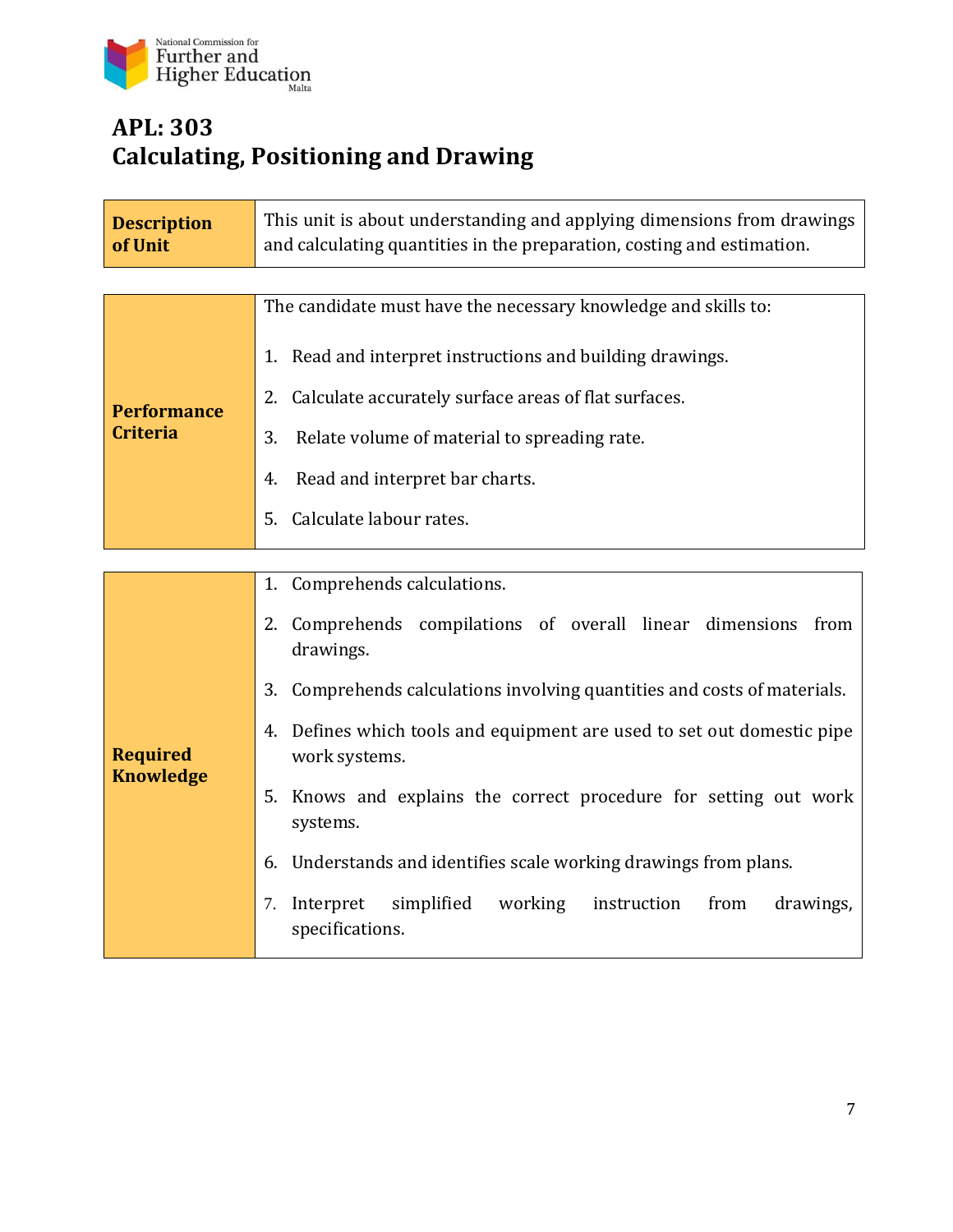

|                        | 1. Translate drawings of linear and rectangular structures to accurate<br>dimensions. |
|------------------------|---------------------------------------------------------------------------------------|
|                        | 2. Translates and calculates areas obtained from drawings.                            |
| <b>Required Skills</b> | 3. Calculates the quantity and cost of materials needed from actual<br>measurements.  |
|                        | 4. Translates measurements from drawings and sets out work systems.                   |
|                        | Interpret working instruction from drawings, specifications.<br>5.                    |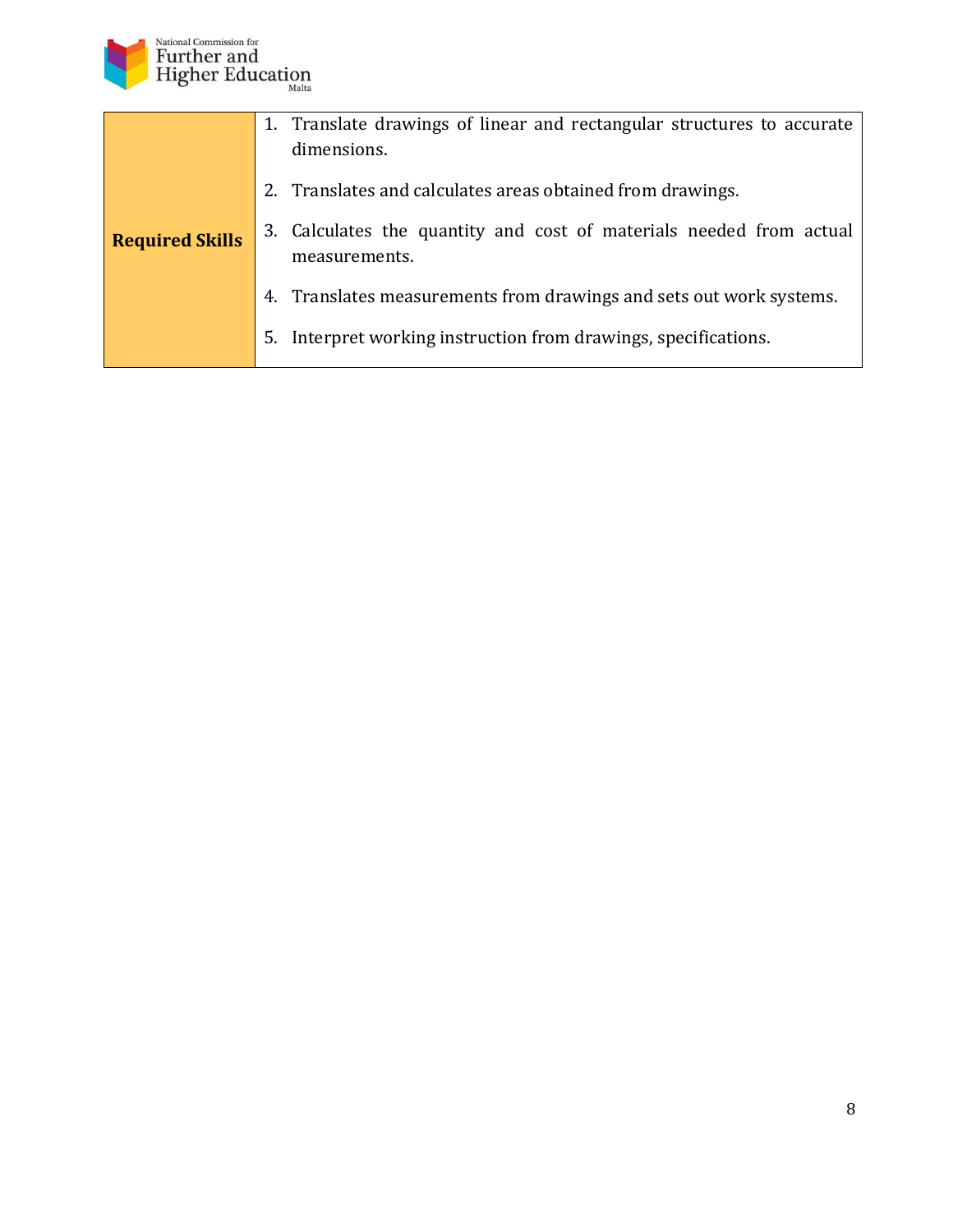

#### **APL: 304 Identifying and Applying Systems, Equipment and Components**

| <b>Description</b>                    | This Unit is about selecting and using hand tools in a correct and safe                                                                                                                                                                                                                                                                                                                                                                                                                                                                                                                                                                                                 |
|---------------------------------------|-------------------------------------------------------------------------------------------------------------------------------------------------------------------------------------------------------------------------------------------------------------------------------------------------------------------------------------------------------------------------------------------------------------------------------------------------------------------------------------------------------------------------------------------------------------------------------------------------------------------------------------------------------------------------|
| of Unit                               | manner.                                                                                                                                                                                                                                                                                                                                                                                                                                                                                                                                                                                                                                                                 |
|                                       |                                                                                                                                                                                                                                                                                                                                                                                                                                                                                                                                                                                                                                                                         |
| <b>Performance</b><br><b>Criteria</b> | The candidate must have the appropriate knowledge and skills to:<br>1. Plaster true plane finished surface in the deviation range of less than<br>3mm along a 1.8m straight edge.<br>2. Plaster finished surfaces to the correct line and level, with angles and<br>corners to the right angle, and with walls and reveals plumb and<br>square.<br>3. Keep records of all information pertinent to the preparation of<br>plasterwork.<br>4. Carry out plastering layers to comply with the curing time<br>specifications.<br>5. Advise customers on the appropriate plastering method and<br>techniques required to plaster defective background walls and<br>ceilings. |
|                                       |                                                                                                                                                                                                                                                                                                                                                                                                                                                                                                                                                                                                                                                                         |
|                                       | 1. Names tiling equipment.                                                                                                                                                                                                                                                                                                                                                                                                                                                                                                                                                                                                                                              |
| <b>Required</b><br><b>Knowledge</b>   | 2. Explains how to use and maintain equipment.                                                                                                                                                                                                                                                                                                                                                                                                                                                                                                                                                                                                                          |
|                                       | Understands manufacturers' instructions and the use of the various<br>3.<br>types of equipment.                                                                                                                                                                                                                                                                                                                                                                                                                                                                                                                                                                         |
|                                       | Identifies and understands the range of floor, wall and ceiling building<br>4.<br>materials used in domestic buildings.                                                                                                                                                                                                                                                                                                                                                                                                                                                                                                                                                 |
|                                       | Follow instruction to protect work against damage from general<br>5.<br>workplace activities, and weather conditions.                                                                                                                                                                                                                                                                                                                                                                                                                                                                                                                                                   |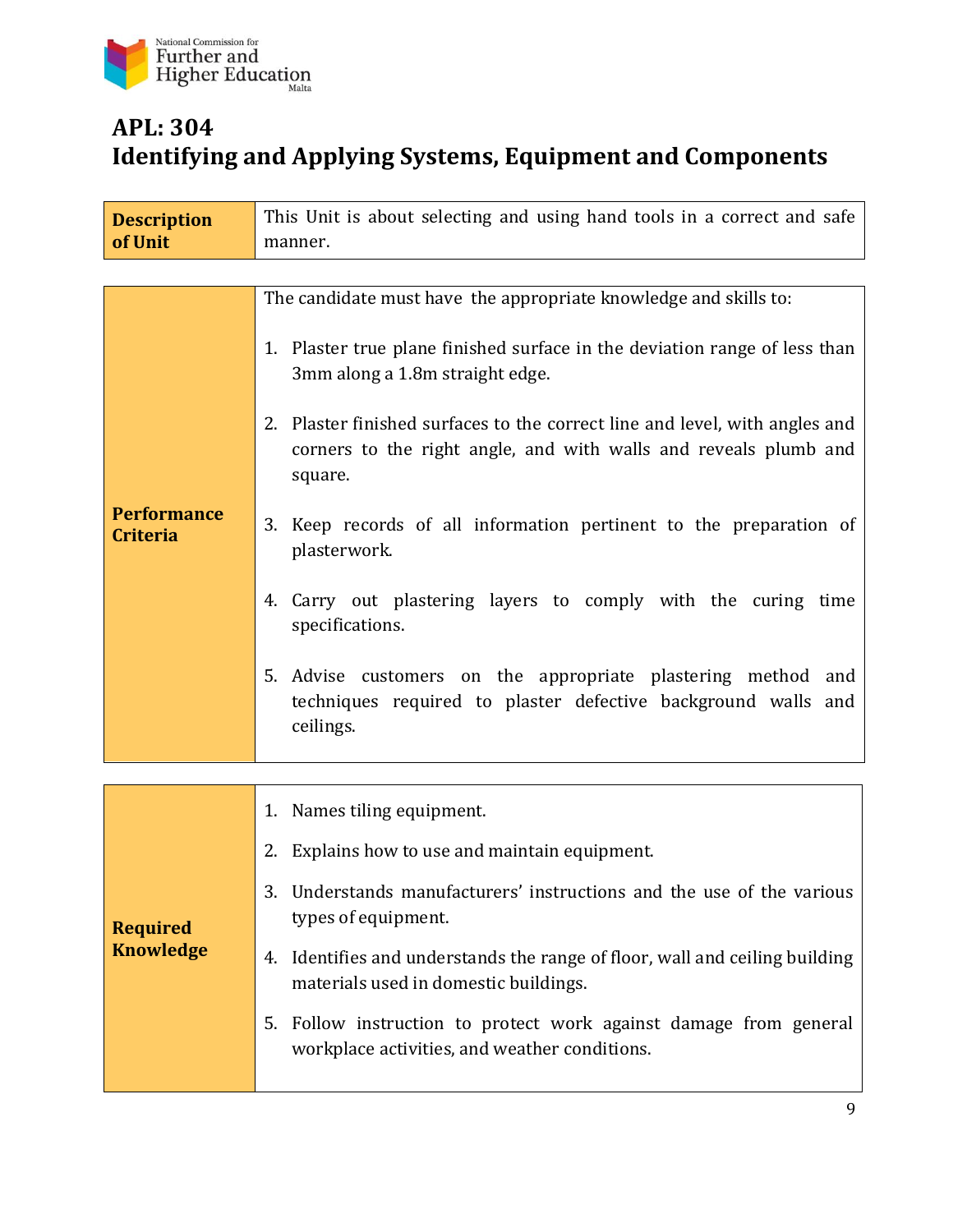

H

|                                     | 6. Follow working site security procedures.                                                                 |
|-------------------------------------|-------------------------------------------------------------------------------------------------------------|
|                                     | Install expanded metal lath (EML).<br>7.                                                                    |
| <b>Required</b><br><b>Knowledge</b> | 8. Use established forms to keep records of all information pertinent to<br>the preparation of plasterwork. |
|                                     | Check the effectiveness of natural and forced ventilation of internal<br>9.<br>workspaces.                  |
|                                     | 10. Knowledge about the importance of the DPC.                                                              |

|                        | 1. Confirms that materials, tools and equipment required are fit for<br>their intended purpose.                                                                     |
|------------------------|---------------------------------------------------------------------------------------------------------------------------------------------------------------------|
|                        | 2. Use and maintain in good working condition hand tools, portable<br>power tools and ancillary equipment.                                                          |
|                        | 3. Prepare brick, stone or concrete surfaces to receive solid plastering<br>by removing any loose or semi-loose material or any unwanted<br>obstructions.           |
|                        | 4. Use appropriately common lifting aids and equipment.                                                                                                             |
|                        | 5. Move, handle and store appropriately materials, tools and other<br>resource.                                                                                     |
| <b>Required Skills</b> | 6. Prepare and mix by hand and mixer, to given working instructions,<br>solid backing or finishing plasters.                                                        |
|                        | 7. Identifies, use, clean and store portable power tools.                                                                                                           |
|                        | 8. Follow instruction to handle and store supplied resources such as<br>plasters, cements, limes, sand, additives, waterproofing agents,<br>bonding/priming agents. |
|                        | 9. Mix to specified proportions plastering material and apply cement<br>and sand renders/ screed and plaster renders.                                               |
|                        | 10. Carry out and finish one, two and three coats plasterwork to walls<br>and ceilings.                                                                             |
|                        |                                                                                                                                                                     |

h